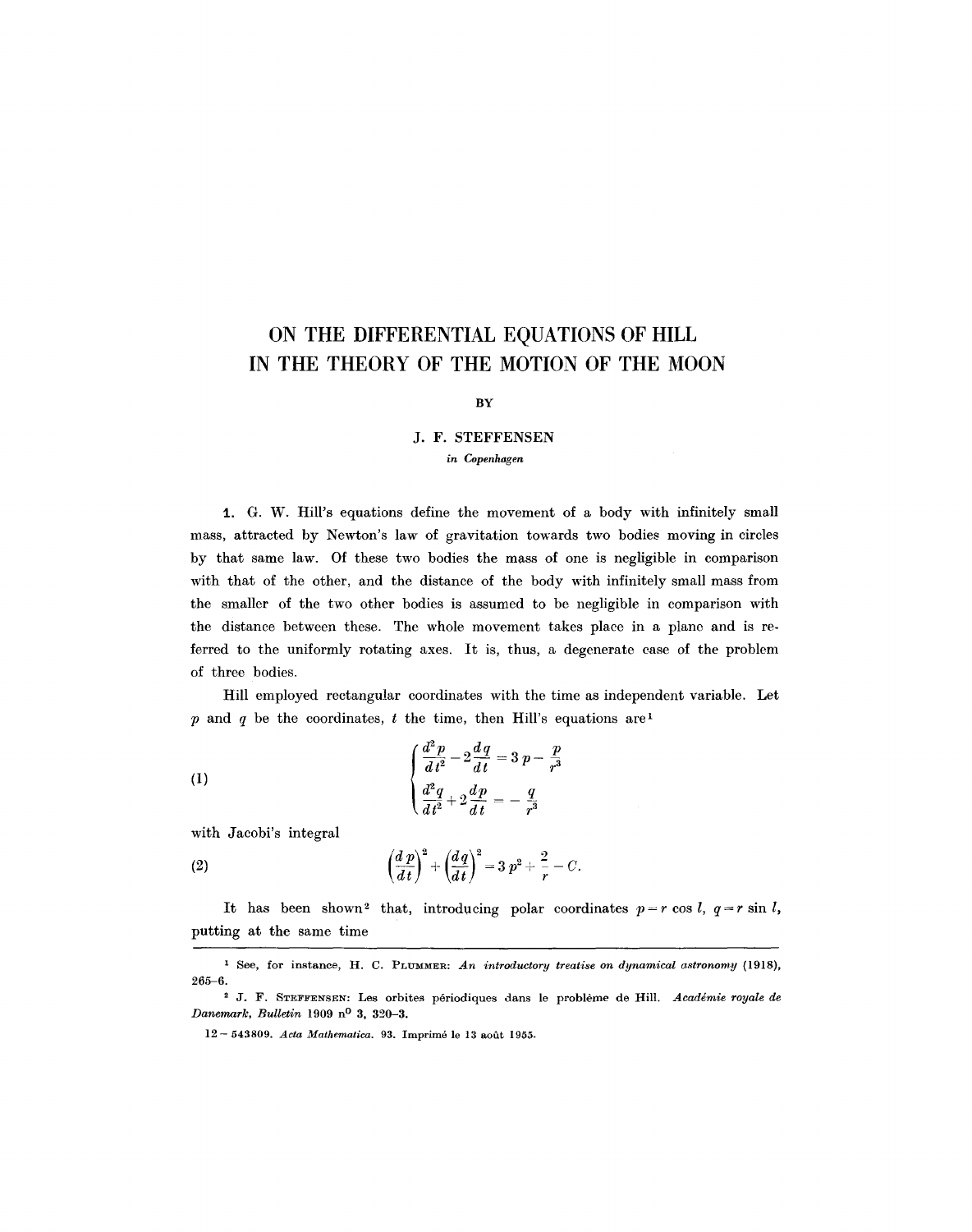**170 J.F. STEFFENSEN** 

(3) 
$$
\varepsilon = \frac{1}{r^3}, \quad \rho = \frac{1}{r} \frac{dr}{dt}, \quad \omega = 1 + \frac{dl}{dt}
$$

and eliminating  $t$ , the following system of three equations is obtained

(4)  

$$
\begin{cases} (\omega - 1)\frac{d\epsilon}{dl} = -3 \varrho \epsilon \\ (\omega - 1)\frac{d\varrho}{dl} = \omega^2 - \varrho^2 + \frac{3}{2}\cos 2l + \frac{1}{2} - \epsilon \\ (\omega - 1)\frac{d\omega}{dl} = -2 \varrho \omega - \frac{3}{2}\sin 2l \end{cases}
$$

with Jacobi's integral

(5) 
$$
\frac{1}{2}\varrho^2 + (\frac{1}{2}\omega^2 - \omega) - \frac{1}{4}(1+3\cos 2l) + (\frac{1}{2}C\,\varepsilon^{\frac{2}{3}} - \varepsilon) = 0.
$$

We proceed to remove the trigonometric functions from this system. Putting

(6) 
$$
\cos 2l = x, \quad \omega = 1 + \eta, \quad \varrho = \zeta \sin 2l
$$

we have  $dx = -2 \sin 2 l \, dl$  and find

(7)  

$$
\begin{cases} 2 \eta \frac{d \epsilon}{dx} = 3 \zeta \epsilon \\ 2 (1 - x^2) \eta \frac{d \zeta}{dx} = (1 - x^2) \zeta^2 - \eta^2 + \epsilon + 2 \eta (\zeta x - 1) - \frac{3}{2} (1 + x) \\ \eta \frac{d \eta}{dx} = \zeta (\eta + 1) + \frac{3}{4} \end{cases}
$$

with Jacobi's integral

(8) 
$$
C = [2 \varepsilon + \frac{3}{2}(1+x) - (1-x^2)\zeta^2 - \eta^2] \varepsilon^{-\frac{3}{2}}.
$$

2. We now try to satisfy (7) with the power series

(9)  

$$
\begin{cases}\n\zeta = \sum_{r=0}^{\infty} A_r x^r \\
\eta = \sum_{r=0}^{\infty} B_r x^r \\
\epsilon = \sum_{r=0}^{\infty} C_r x^r.\n\end{cases}
$$

It follows from general considerations that a region exists in  $\zeta$ ,  $\eta$  and  $\varepsilon$  where this solution converges for sufficiently small  $|x|$ .<sup>1</sup> We may therefore insert the series

<sup>&</sup>lt;sup>1</sup> See, for instance, ÉMILE PICARD: *Traité d'analyse* II, Chap. XI.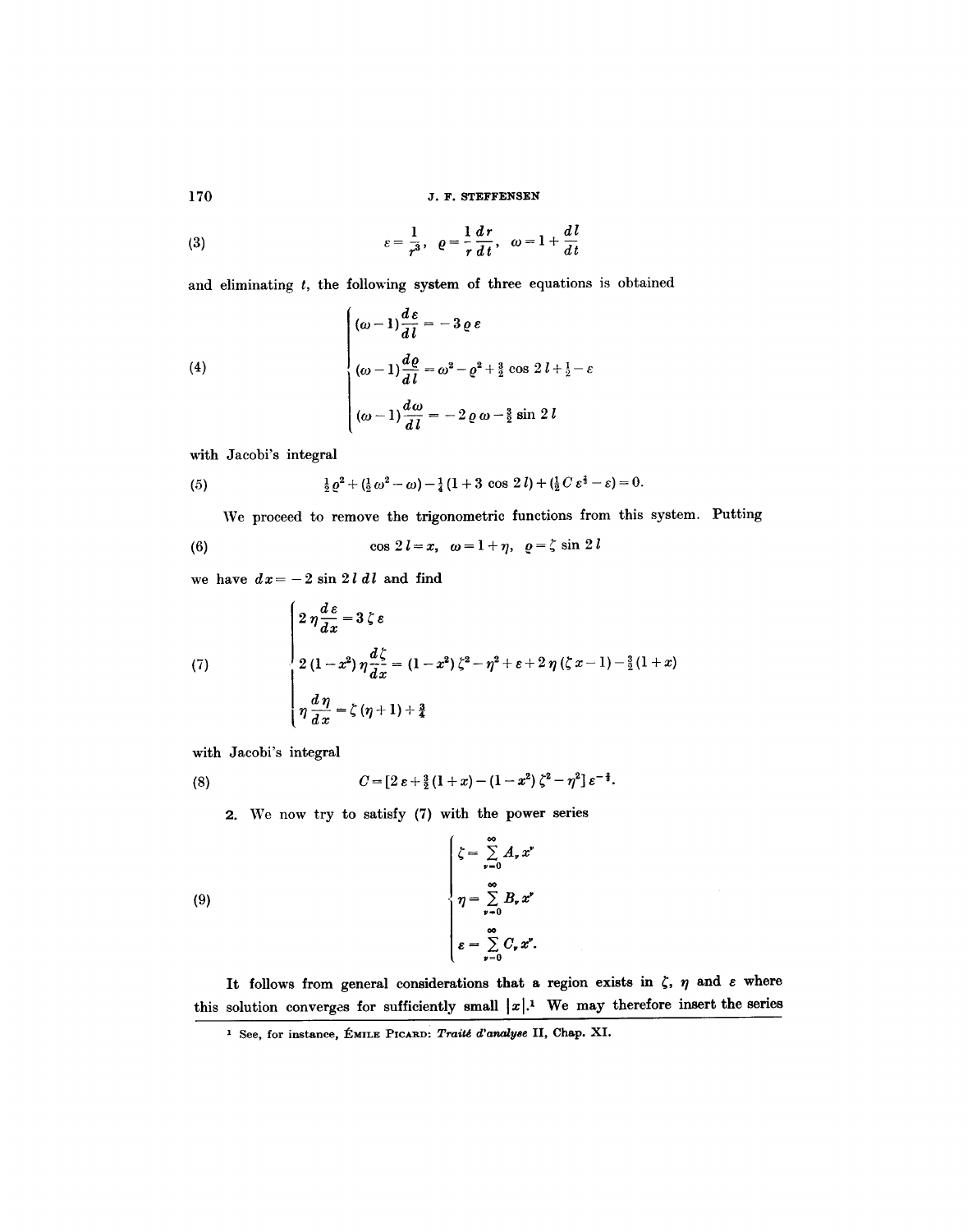(9) in (7) and demand that the coefficients of  $x^n$  shall vanish. In this way we obtain recurrence formulas for the determination of  $A_{\nu}$ ,  $B_{\nu}$  and  $C_{\nu}$ . These formulas we arrange in such a way that on the left we have  $A_{n+1}$ ,  $B_{n+1}$  and  $C_{n+1}$ , while on the right only coefficients with lower indices enter. In stating the results, the cases  $n=0$ and  $n = 1$  must be stated separately. We find:

 $n=1$ 

 $n\geq 2$ 

(10)  

$$
n = 0
$$

$$
\begin{cases} 2 A_1 B_0 = A_0^2 - (B_0 + 1)^2 + C_0 - \frac{1}{2} \\ B_1 B_0 = A_0 + A_0 B_0 + \frac{3}{4} \\ 2 C_1 B_0 = 3 A_0 C_0. \end{cases}
$$

(11)  

$$
\begin{cases}\n2 A_2 B_0 = (A_1 + B_0) (A_0 - B_1) + \frac{1}{2} C_1 - B_1 - \frac{3}{4} \\
2 B_2 B_0 = A_1 (B_0 + 1) + B_1 (A_0 - B_1) \\
4 C_2 B_0 = 3 A_0 C_1 + 3 A_1 C_0 - 2 B_1 C_1.\n\end{cases}
$$

(12)  

$$
2 (n + 1) A_{n+1} B_0 = \sum_{\nu=0}^n (A_{\nu} A_{n-\nu} - B_{\nu} B_{n-\nu}) - \sum_{\nu=2}^n A_{\nu-2} A_{n-\nu} +
$$

$$
+ 2 \sum_{\nu=1}^n \nu (A_{\nu-1} B_{n-\nu} - A_{\nu} B_{n-\nu+1}) - 2 B_n + C_n.
$$

(13) 
$$
(n+1) B_{n+1} B_0 = A_n + \sum_{\nu=0}^n A_\nu B_{n-\nu} - \sum_{\nu=1}^n \nu B_\nu B_{n-\nu+1}.
$$

(14) 
$$
2 (n+1) C_{n+1} B_0 = 3 \sum_{\nu=0}^{n} C_{\nu} A_{n-\nu} - 2 \sum_{\nu=1}^{n} \nu C_{\nu} B_{n-\nu+1}.
$$

3. For  $x=0$  we obtain from (9)  $\zeta = A_0$ ,  $\eta = B_0$ ,  $\varepsilon = C_0$ , which we will take as constants of integration, corresponding to  $l=\frac{\pi}{4}$ , since  $x=\cos 2 l$ . In order to compare with the orbit calculated by me in the paper quoted above I therefore put  $l=\frac{\pi}{4}$  in formula (41) l.c. The result is

$$
A_0 = 177649
$$
  
\n
$$
B_0 = 12.370483
$$
  
\n
$$
C_0 = 179.22909.
$$

These figures are, of course, approximations but must, in calculating the following coefficients, be treated as arbitrarily chosen exact starting values. Only on this as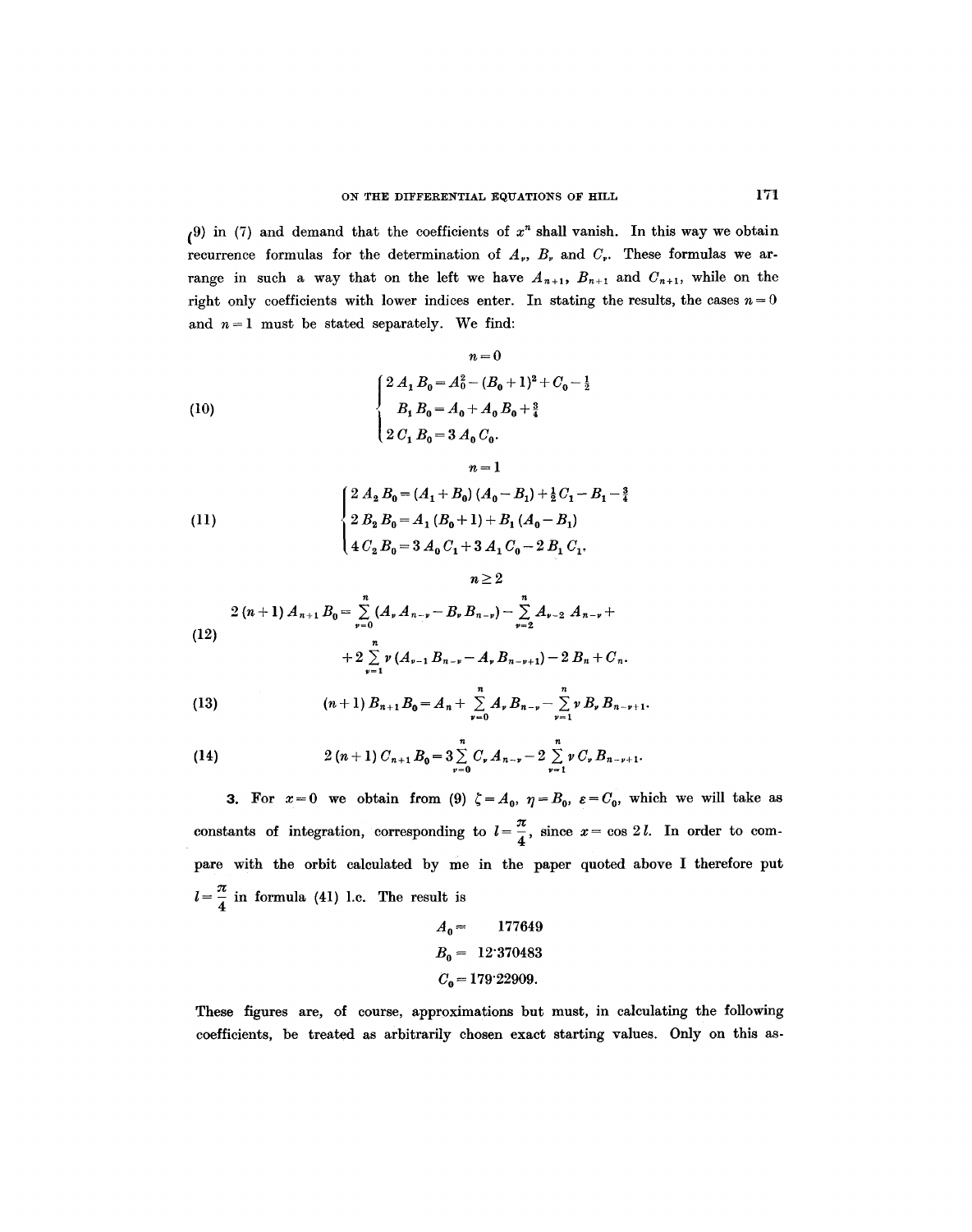sumption can it be defended to retain so many figures in the coefficients as I have done in the table below.

| v                        | A.,                                                  | в.                                                | с.                                                |
|--------------------------|------------------------------------------------------|---------------------------------------------------|---------------------------------------------------|
| 0<br>$\overline{2}$<br>3 | 177649<br>$-033704984$<br>$.0^{5}5457$<br>$0^{7}426$ | 12'370483<br>2526379<br>$-0396596$<br>$0^4$ 14547 | 179'22909<br>3'860788<br>$-00186694$<br>$0^49422$ |

As a check on these calculations I have calculated Jacobi's constant  $C$  by  $(8)$ for  $x=0$ ,  $x=0$  6 and  $x=1$  and found the following values:

 $x=0$ ,  $C=6.5085385$  $x=0.6, C=6.5085385$  $x=1,$   $C= 6.5085384.$ 

The agreement between these figures is as good as can be desired.

The control by Jacobi's integral of which no other use has been made is, of course, particularly valuable in a case like the present one where the remainder-terms of the expansions are unknown.

The chief advantage of the present method is that the calculation of the coefficients  $A_r$ ,  $B_r$ , and  $C_r$  is much easier than the calculation of the corresponding coefficients in the trigonometrical series employed in the earlier paper, where it was necessary to proceed by successive approximations. On the other hand the convergence in the numerical example is nearly as rapid, as appears from a comparison of the coefficients given above with those of formula (41) in the earlier paper.

4. In order to examine the convergence from a purely theoretical point of view we begin by writing (12), (13) and (14) in the following form, where we have isolated the constants of integration  $A_0$ ,  $B_0$  and  $C_0$ . When the upper limit of summation is < 1, the sum in question is simply left out.

$$
2 (n + 1) A_{n+1} B_0 = 2 A_0 (A_n - A_{n-2} + B_{n-1}) + 2 B_0 (n A_{n-1} - B_n) + C_n - 2 B_n +
$$
  
\n
$$
+ \sum_{\nu=1}^{n-1} (A_{\nu} A_{n-\nu} - B_{\nu} B_{n-\nu}) + 2 \sum_{\nu=1}^{n-2} (\nu+1) A_{\nu} B_{n-\nu-1} - 2 \sum_{\nu=1}^{n} \nu A_{\nu} B_{n-\nu+1} - \sum_{\nu=1}^{n-3} A_{\nu} A_{n-\nu-2}.
$$
  
\n(16) 
$$
(n+1) B_{n+1} B_0 = A_0 B_n + B_0 A_n + A_n + \sum_{\nu=1}^{n-1} A_{\nu} B_{n-\nu} - \sum_{\nu=1}^{n} \nu B_{\nu} B_{n-\nu+1}.
$$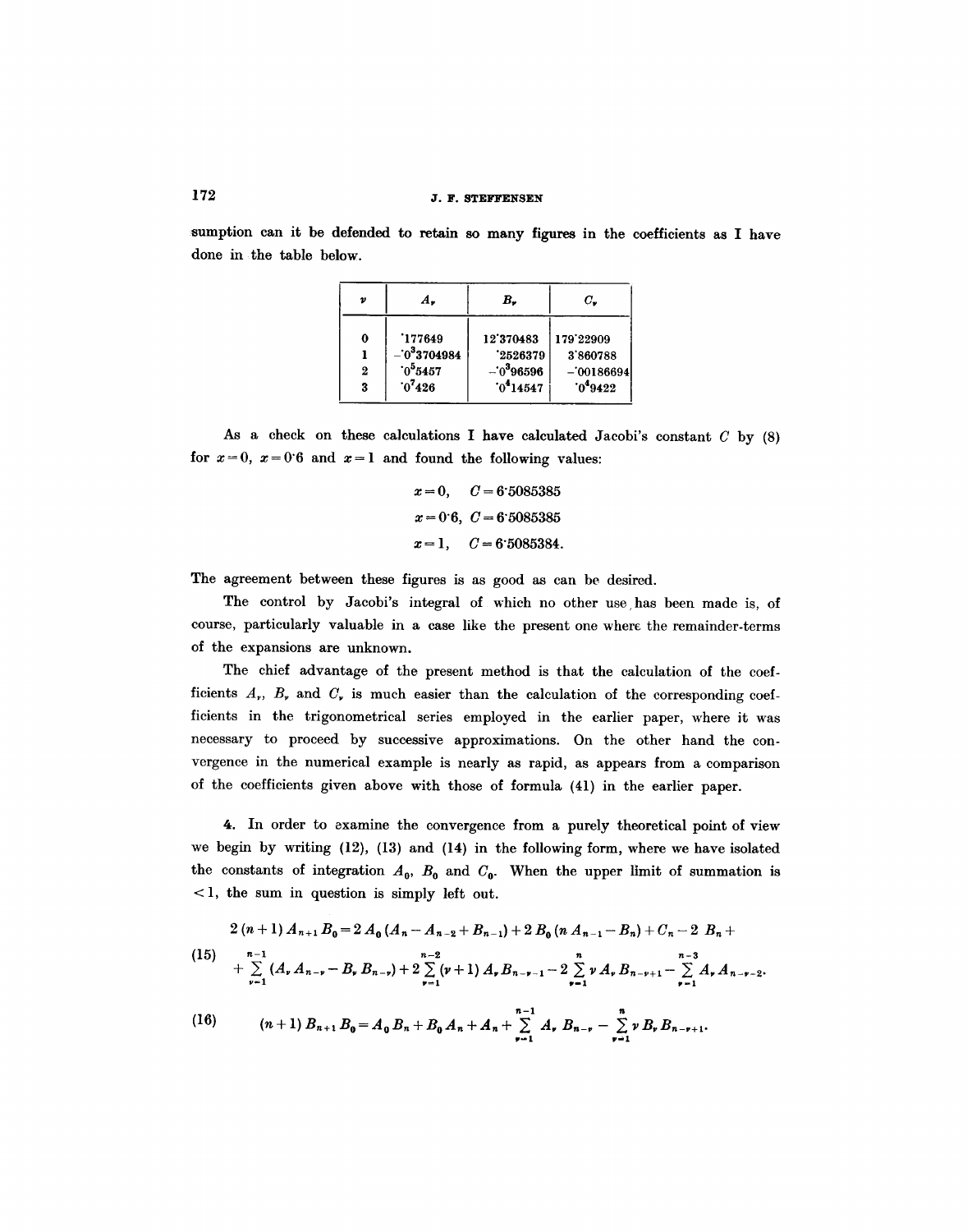(17) 
$$
2(n+1) C_{n+1} B_0 = 3 A_0 C_n + 3 C_0 A_n + 3 \sum_{\nu=1}^{n-1} C_{\nu} A_{n-\nu} - 2 \sum_{\nu=1}^{n} \nu C_{\nu} B_{n-\nu+1}.
$$

We now write for  $\nu \geq 1$ 

(18) 
$$
K_{\nu} = \frac{\lambda^{\nu}}{\nu (\nu + 1)} \quad (\lambda > 0)
$$

and will assume that for  $1 \leq v \leq n$  we have proved that

(19) 
$$
|A_{\nu}| \leq \alpha K_{\nu}, \quad |B_{\nu}| \leq \beta K_{\nu}, \quad |C_{\nu}| \leq \gamma K_{\nu}.
$$

We propose to find conditions which are sufficient to ensure that these inequalities are then also valid for  $v=n+1$ , that is, always.

In this investigation certain sums occur which are obtained by the identity

(20) 
$$
K_{\nu} K_{m-\nu} = \lambda^m \left[ \left( \frac{1}{\nu} + \frac{1}{m-\nu} \right) \frac{1}{m (m+1)} - \left( \frac{1}{\nu+1} + \frac{1}{m-\nu+1} \right) \frac{1}{(m+1) (m+2)} \right].
$$

Putting for abbreviation

$$
(21) \t s_n = \sum_{\nu=1}^n \frac{1}{\nu} \leq n
$$

we find

(22) 
$$
\sum_{\nu=1}^{n-1} K_{\nu} K_{n-\nu} = 2 \frac{n-1+2 s_{n-1}}{n (n+1) (n+2)} \lambda^{n}.
$$

(23) 
$$
\sum_{\nu=1}^{n-3} K_{\nu} K_{n-\nu-2} = 2 \frac{n-3+2 s_{n-3}}{n (n-1) (n-2)} \lambda^{n-2}.
$$

(24) 
$$
\sum_{\nu=1}^{n-2} (\nu+1) K_{\nu} K_{n-\nu-1} = \frac{n-2+2 s_{n-2}}{n (n-1)} \lambda^{n-1}
$$

(25) 
$$
\sum_{\nu=1}^{n} \nu K_{\nu} K_{n-\nu+1} = \frac{n+2 s_n}{(n+2) (n+3)} \lambda^{n+1}.
$$

5. We first obtain from (15) by (18) and (19)

$$
2(n+1) |B_0| \cdot |A_{n+1}| \leq 2 |A_0| (\alpha K_n + \alpha K_{n-2} + \beta K_{n-1}) + 2 |B_0| (n \alpha K_{n-1} + \beta K_n) +
$$
  
+ 
$$
(\gamma + 2 \beta) K_n + (\alpha^2 + \beta^2) \sum_{\nu=1}^{n-1} K_{\nu} K_{n-\nu} + 2 \alpha \beta \sum_{\nu=1}^{n-2} (\nu+1) K_{\nu} K_{n-\nu-1} +
$$
  
+ 
$$
2 \alpha \beta \sum_{\nu=1}^{n} \nu K_{\nu} K_{n-\nu+1} + \alpha^2 \sum_{\nu=1}^{n-3} K_{\nu} K_{n-\nu-2}.
$$

If, now, the right-hand side of this inequality is  $\leq 2(n+1)|B_0|\cdot \alpha K_{n+1}$ , then  $|A_{n+1}| \leq \alpha K_{n+1}$ , so that the inequality  $|A_{\nu}| \leq \alpha K_{\nu}$  is valid for all  $\nu$ .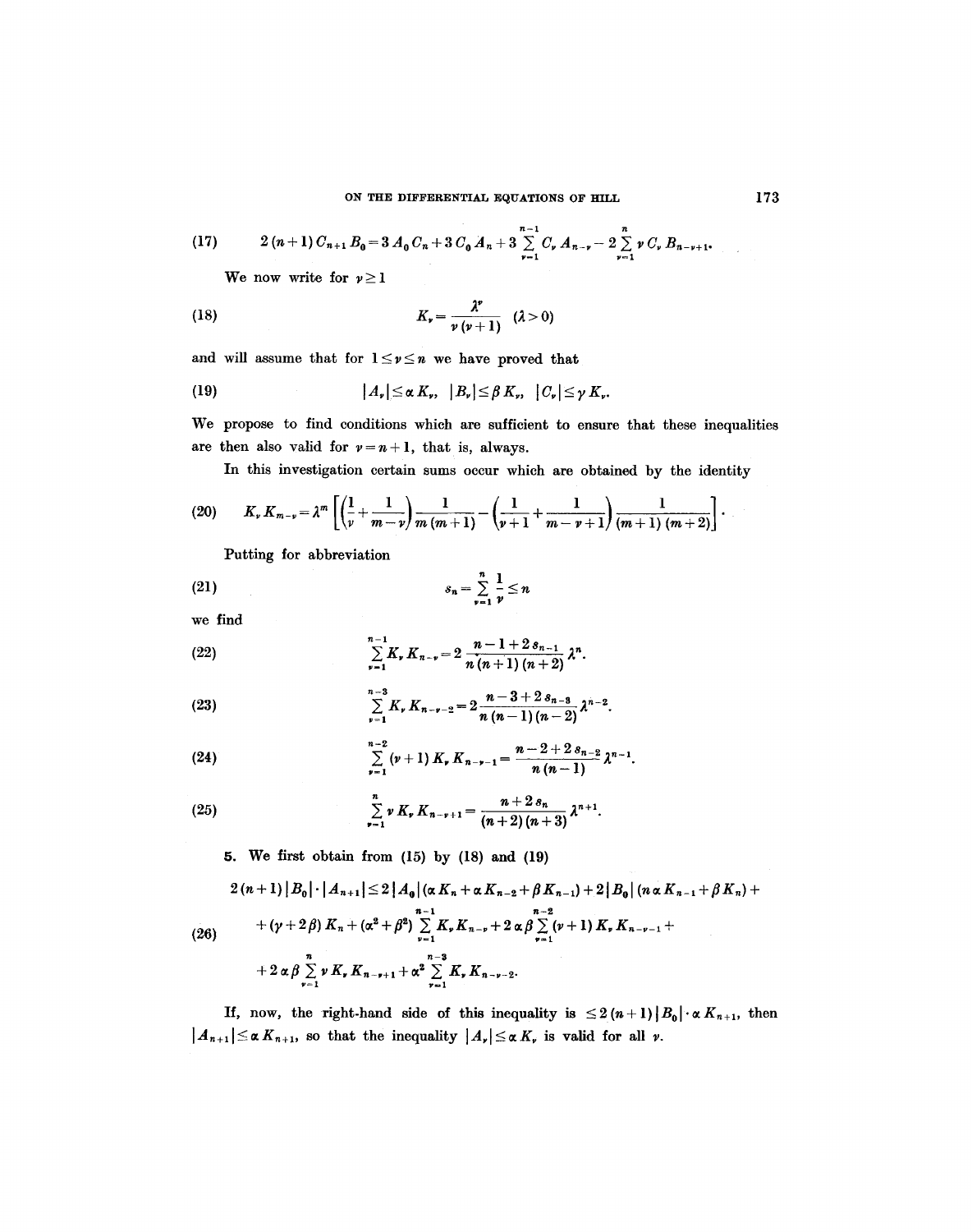### **174 J.F. STEFFENSEN**

By (18) and (22)-(25) this condition may, after multiplication by  $(n+2)$   $\lambda^{2-n}$ , be written in the form

$$
2|A_{0}|\left(\frac{n+2}{n(n+1)}\alpha\lambda^{2}+\frac{n+2}{(n-1)(n-2)}\alpha+\frac{n+2}{n(n-1)}\beta\lambda\right)++2|B_{0}|\left(\frac{n+2}{n-1}\alpha\lambda+\frac{n+2}{n(n+1)}\beta\lambda^{2}\right)+(\gamma+2)\beta)\frac{n+2}{n(n+1)}\lambda^{2}++2(\alpha^{2}+\beta^{2})\frac{n-1+2s_{n-1}}{n(n+1)}\lambda^{2}+2\alpha\beta\frac{(n-2+2s_{n-2})(n+2)}{n(n-1)}\lambda++2\alpha\beta\frac{n+2s_{n}}{n+3}\lambda^{3}+2\alpha^{2}\frac{(n-3+2s_{n-3})(n+2)}{n(n-1)(n-2)}\leq2\alpha\lambda^{3}|B_{0}|.
$$

This condition we will replace by a simpler though more rigid sufficient condition, obtained by replacing the fractions depending on  $n$  by numbers independent of n but at least as large as the original fractions.

As regards the fractions where  $s_r$  dces not enter simple considerations show that for  $n \geq 3$ 

(28) 
$$
\frac{n+2}{n(n+1)} \leq \frac{5}{12}, \quad \frac{n+2}{(n-1)(n-2)} \leq \frac{5}{2}, \quad \frac{n+2}{n(n-1)} \leq \frac{5}{6}, \quad \frac{n+2}{n-1} \leq \frac{5}{2}.
$$

In dealing with the fractions in which  $s_r$  figures we employ the notations<sup>1</sup>

(29) 
$$
\begin{cases} T_n = \frac{n-1+2s_{n-1}}{n(n+1)}, \quad U_n = \frac{(n-2+2s_{n-2})(n+2)}{n(n-1)}, \\ V_n = \frac{(n-3+2s_{n-3})(n+2)}{n(n-1)(n-2)}, \quad W_n = \frac{n+2s_n}{n+3}, \end{cases}
$$

 $T_n$  will decrease for increasing *n* if  $T_n > T_{n+1}$ , and, since  $s_n = s_{n-1} + \frac{1}{n}$ , this condition may be written in the form

$$
n+4\,s_{n-1}\!>\!4
$$

which is satisfied for  $n \geq 2$ , so that, in particular,

(30) 
$$
T_n \leq \frac{5}{12} \quad (n \geq 3).
$$

In the corresponding way is shown that  $U_n \ge U_{n+1}$  if

$$
2(n+5) s_{n-2} \geq n+13
$$

which is satisfied for  $n\geq 3$ . Here we have  $U_3=U_4=\frac{5}{2}$ , so that

$$
(31) \t\t\t U_n \leq \frac{5}{2} \quad (n \geq 3).
$$

<sup>&</sup>lt;sup>1</sup> It follows from (22)-(24) that  $T_n$  only occurs for  $n\geq 2$ ,  $U_n$  for  $n\geq 3$  and  $V_n$  for  $n\geq 4$ .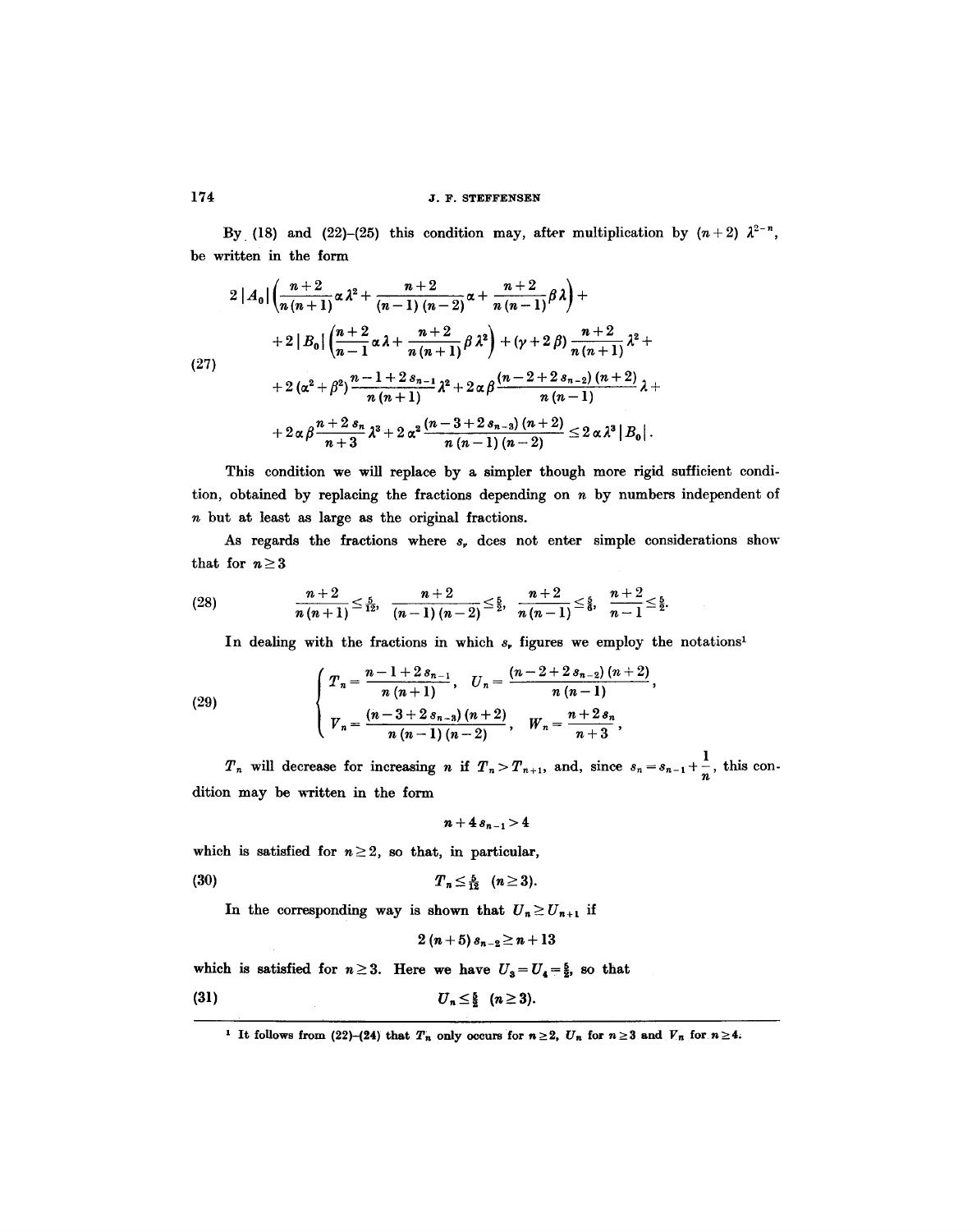The condition for  $V_n > V_{n+1}$  is

$$
n(n-1)+4(n+4) s_{n-3} > 24
$$

which is satisfied for  $n \geq 4$ . Hence

$$
(32) \t\t\t V_n \leq \frac{3}{4} \t (n \geq 4).
$$

We finally have  $W_n > W_{n+1}$ , if

$$
s_n>\tfrac{5}{2}+\frac{2}{n+1}\cdot
$$

This condition is satisfied for  $n=9$ , since  $s_9=2.82 \cdots >2.7$  and is therefore satisfied for all  $n \ge 9$ , because  $s_n$  increases but  $\frac{2}{n+1}$  decreases for increasing n. For  $n \ge 9$ we therefore have  $W_n \leq W_9$  and in particular, for simplicity's sake,

$$
(33) \t\t W_n < \frac{5}{4}.
$$

If this inequahty is written in the form

$$
s_n<\frac{n+15}{8},
$$

a table of  $s_n$  shows that it is also valid for  $n < 9$ , hence for all n.

By (28) and (30)-(33) we now obtain from (27), when the terms depending on  $B_0$  are collected on the right, the sufficient condition

$$
(34) \quad 5|A_0|\left(\frac{1}{6}\alpha\lambda^2+\frac{1}{3}\beta\lambda+\alpha\right)+\frac{5}{2}\alpha\beta\lambda^3+\frac{5}{6}\left(\alpha^2+\beta^2+\beta+\frac{1}{2}\gamma\right)\lambda^2+\\ +5\alpha\beta\lambda+\frac{3}{2}\alpha^2\leq 2\left|B_0\right|\lambda\left(\alpha\lambda^2-\frac{5}{12}\beta\lambda-\frac{5}{2}\alpha\right).
$$

It follows from (19) and (18) that the three power series (9) will be convergent if  $\sum K_i x^i$  or  $\sum \frac{(\lambda x)^i}{(x+i-1)!}$  converges, that is, if  $|x| \leq \frac{1}{2}$ .

If, as an example, we choose the simple figures

(35) 
$$
\lambda = 2, \alpha = \frac{1}{2}, \beta = \frac{1}{3}, \gamma = 4,
$$

the conditions (19) are satisfied in our numerical example for  $1 \leq v \leq 3$ , and (34) is reduced to

(36) 
$$
95|A_0| + 258 + \frac{5}{12} \le 34|B_0|
$$

which is satisfied in the example.

 $\hat{\tau}_i$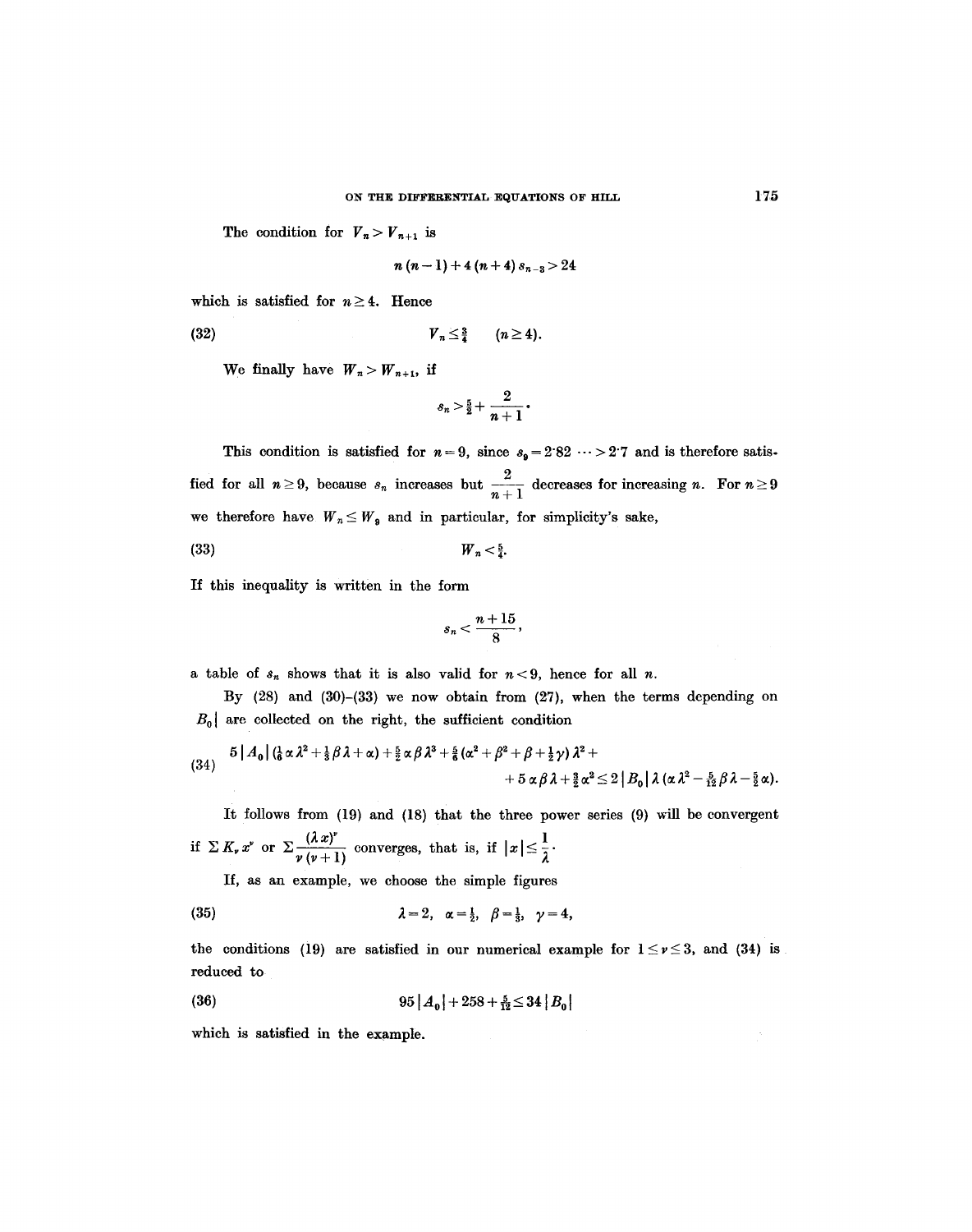## **176 176 176**

6. As regards (16), we find, proceeding in the same way,

(37)  
\n
$$
(n+1) |B_0| \cdot |B_{n+1}| \leq (\beta |A_0| + \alpha |B_0| + \alpha) \frac{\lambda^n}{n(n+1)} +
$$
\n
$$
+ 2 \alpha \beta \lambda^n \frac{n-1+2s_{n-1}}{n(n+1)(n+2)} + \beta^2 \lambda^{n+1} \frac{n+2s_n}{(n+2)(n+3)}
$$

whence, if we demand that the right-hand side shall be  $\leq (n+1) |B_0| \frac{\beta \lambda^{n+1}}{(n+1)(n+2)}$ , and multiply by  $(n+2) \lambda^{-n}$ 

(38) 
$$
(\beta |A_0| + \alpha |B_0| + \alpha) \frac{n+2}{n(n+1)} + 2 \alpha \beta T_n + \beta^2 \lambda W_n \leq \beta \lambda |B_0|,
$$

a sufficient condition corresponding to (27).

Inserting finally the limits given by (28), (30) and (33), collecting the terms depending on  $|B_0|$  on the right, we find as a sufficient condition

(39) 
$$
5\beta |A_0|+5\alpha+10\alpha\beta+15\beta^2\lambda\leq |B_0| (12\beta\lambda-5\alpha).
$$

With the values (35) this condition becomes

(40) 
$$
10|A_0|+45\leq 33|B_0|
$$

which is satisfied in the numerical example.

7. We finally deal with (17) by the same method and find

$$
2 (n+1) |B_0| \cdot |C_{n+1}| \le 3 (\gamma |A_0| + \alpha |C_0|) \frac{\lambda^n}{n (n+1)} +
$$
  
+6  $\alpha \gamma \lambda^n \frac{n-1+2 s_{n-1}}{n (n+1) (n+2)} + 2 \beta \gamma \lambda^{n+1} \frac{n+2 s_n}{(n+2) (n+3)}$ 

 $n^{n+1}$ which we require to be  $\leq 2(n+1) |B_0| \frac{1}{(n+1)(n+2)}$ . Hence, after multiplication by  $(n+2) \lambda^{-n}$ , the condition

(42) 
$$
3(\gamma |A_0| + \alpha |C_0|) \frac{n+2}{n(n+1)} + 6 \alpha \gamma T_n + 2 \beta \gamma W_n \lambda \leq 2 \gamma \lambda |B_0|.
$$

Inserting the same limits as in the case of (38), we find as a sufficient condition

(43) 
$$
5\gamma |A_0| + 5\alpha |C_0| + 10\alpha \gamma + 10\beta \gamma \lambda \leq 8\gamma \lambda |B_0|.
$$